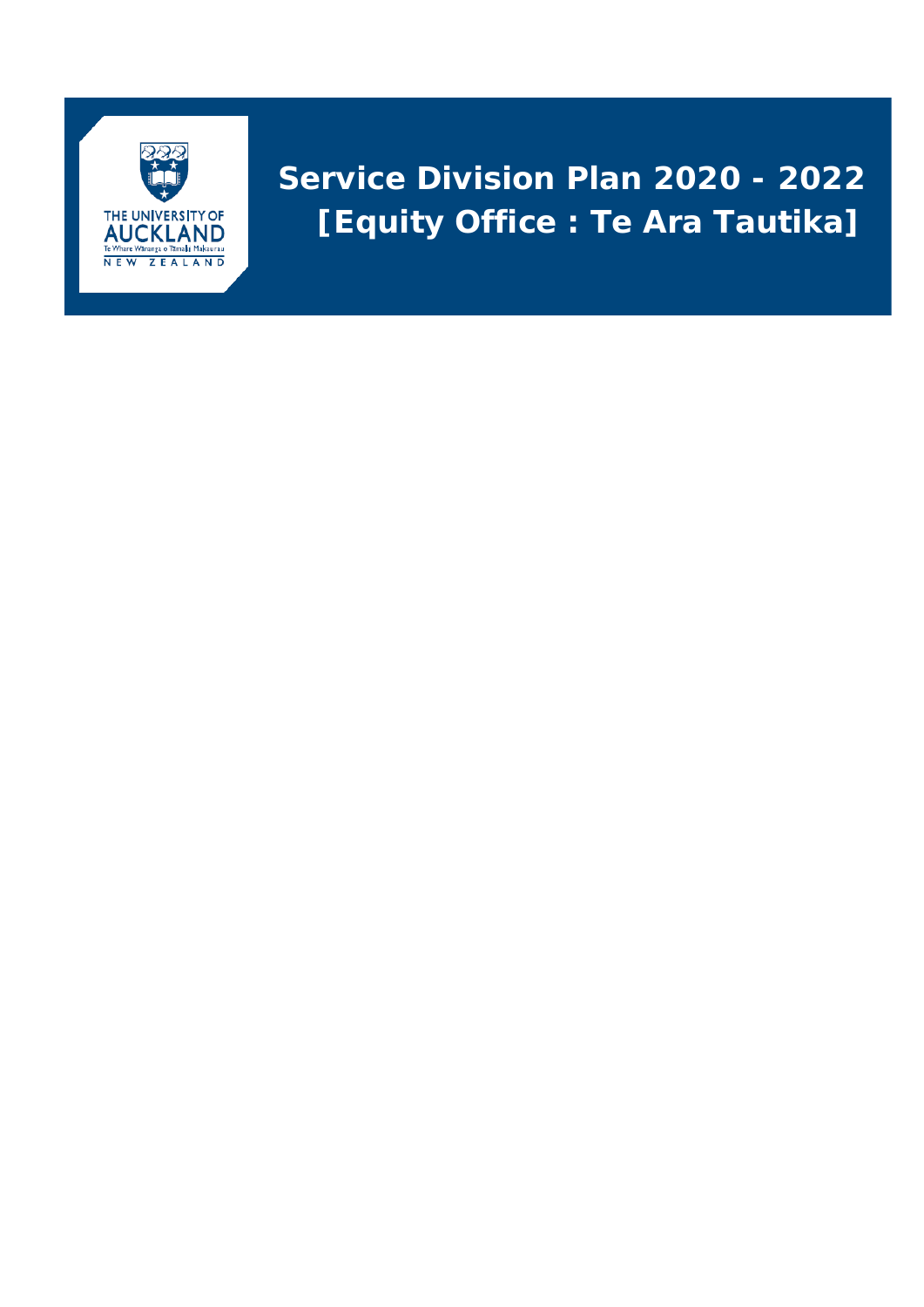#### **Section 1: Overview**

#### **Overview**

The Equity Office, Te Ara Tautika, leads the University's commitment to be a safe, inclusive and equitable place for all students and staff.

The University's equity commitment and performance enhance its reputation including by attracting, retaining and supporting Māori and [equity group](https://www.auckland.ac.nz/en/about/the-university/how-university-works/policy-and-administration/equity/equity-policy-and-procedures-.html) students and staff, and by contributing to New Zealand's wellbeing and to the UN Sustainable Development Goals.

The Pro Vice-Chancellor, Equity provides strategic equity leadership and advises Council and the Vice-Chancellor on fulfilling equity statutory and compliance obligations.

The Equity Office works in partnership with the Offices of the Pro Vice-Chancellor Māori and Pro Vice-Chancellor Pacific. Engagement with diverse student groups is integral to the Equity Office's way of working, with student representation on committees, networks, advisory groups and communities of interest ensuring student voice in equity policy and practice.

Equity Office activities include equity governance, strategy, policy, programmes, resources, training, monitoring, reporting and the provision of advice. Key functions include leadership and coordination of the Equity Leadership Committee, Equity Community of Interest, Rainbow Network, Students from Refugee Backgrounds Advisory Group, Disability Programme Advisory Group and the Family Violence Project.

Student Disability Services leads the Equity Office's support, advice and advocacy to over 900 students with visible and invisible disabilities annually.

Recent achievements include the University Disability Programme; enhanced equity communications; staff equity training; collaboration to establish the Harassment Governance Group; and enhancement of bullying, harassment and discrimination policy, training, communication and reporting.

Equity Office work benefits all members of the University community.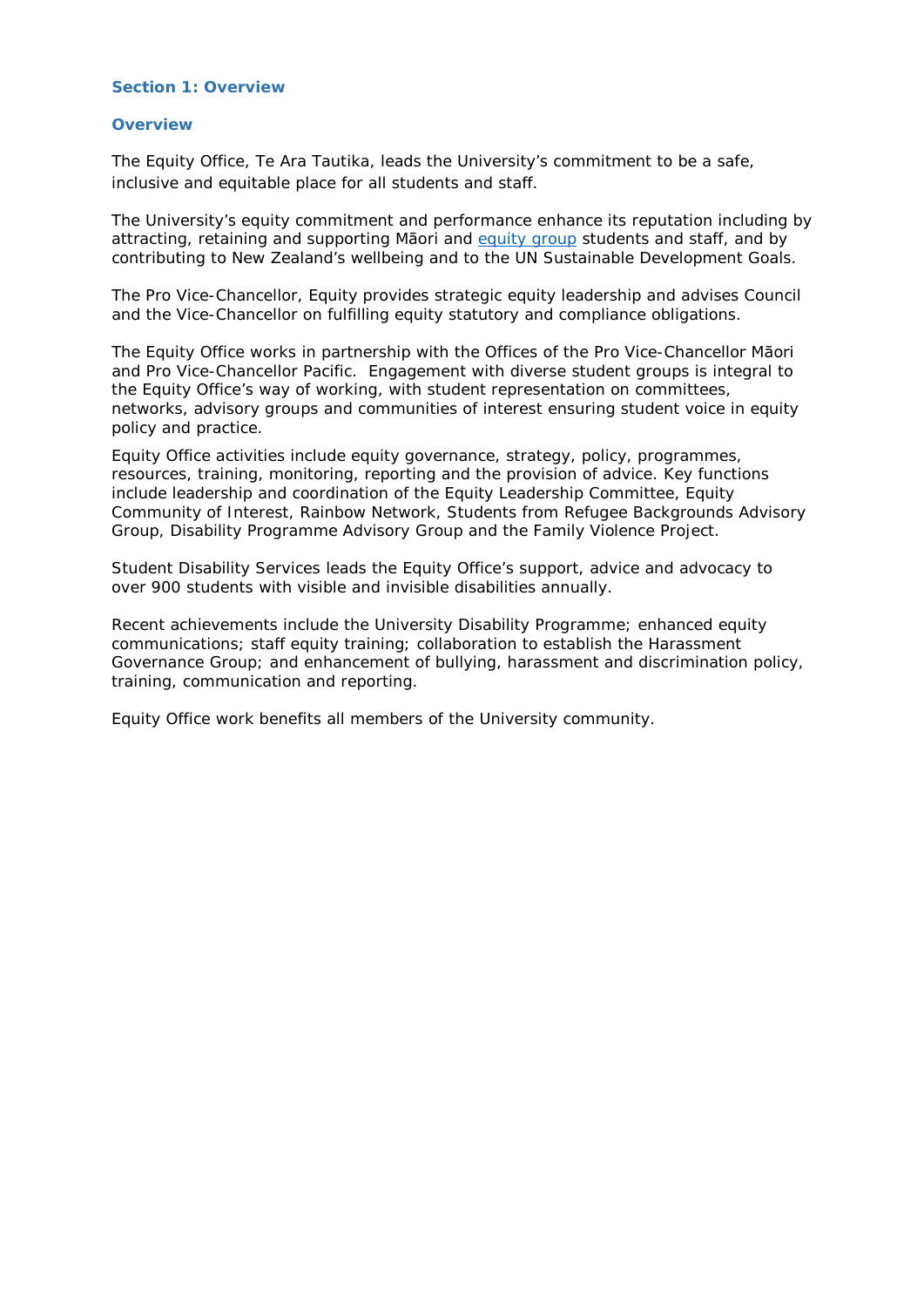**As the University has committed to the UN Sustainable Development Goals (SDGs), the following objectives reflect how the Equity Office will support them.**

**Objective 1**

**Enhance participation and wellbeing of diverse, under-represented and/or marginalised groups (SDGs 1, 3, 4, 5, 8, 10, 16, 17)**

# **Significant achievements and major challenges:**

#### **Significant achievements:**

- Partnership with Pro Vice-Chancellors Māori and Pacific
- Outreach to Māori and equity group students
- Initiated the collection and curation of data to support evidence-based policy and programmes for all student equity groups
- Training provided on unconscious bias, family violence, staff equity induction
- Policy development and advice
- Significant contribution to policy, training and communications including to address bullying, harassment and discrimination
- Monitoring, advising and reporting on equity in employment processes.

#### **Major challenges:**

- Balancing academic freedom, freedom of expression and achieving a safe, inclusive and equitable environment
- Uneven awareness and implementation of equity principles and practice.

# **Strategic initiatives to improve/maintain performance and address challenges:**

- Support collaboration across the university community on freedom of expression; academic freedom; and safety, inclusivity and equity
- Review Equity Policy including definition of equity groups
- Leadership of equity networks and advisory groups
- Enhanced equity communications to support understanding and achievement of a safe, inclusive and equitable university including engaging with different cohorts
- Increased awareness of the Family Violence project and increased participation in training
- Enhancing education and training including staff induction modules
- Strategic review of resources and interventions aimed at addressing unconscious bias, with emphasis on priority audiences
- Effective collaboration with Students from Refugee Backgrounds, Disability and Rainbow advisory groups.

# **KPIs that measure the achievement of Objective 1:**

- Increase the use of equity webpages by 20% by 2021
- Increase number of participants in Family Violence training.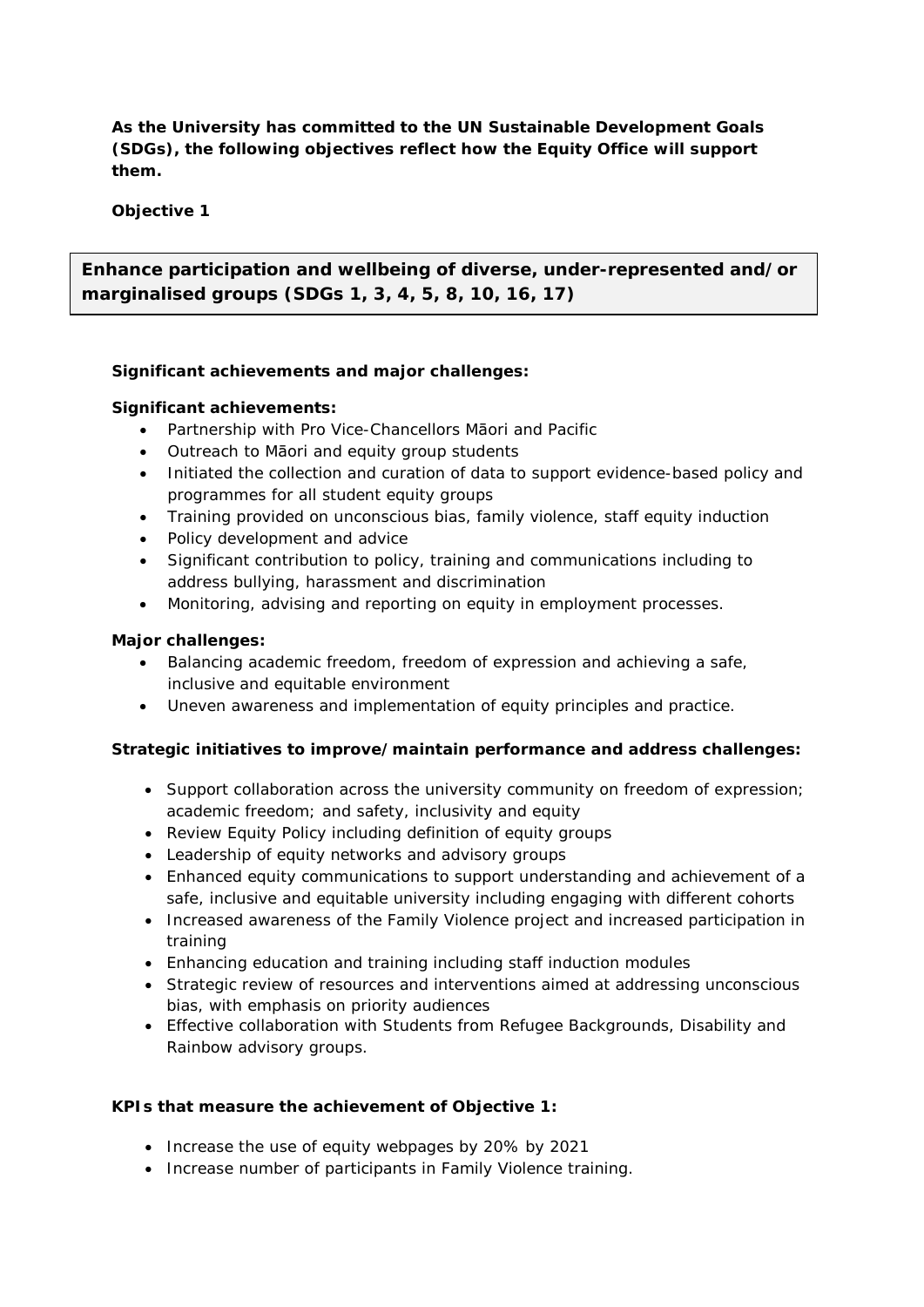# **Objective 2:**

**To enhance the University of Auckland environment as accessible and inclusive for people with disabilities (SDGs 3, 4, 8, 10, 11,16)**

## **Significant achievements and major challenges:**

#### **Significant achievements:**

- Progress of the University of Auckland Disability Programme 2017-2020
- Confidential reporting capability of staff disability data
- Record number of students with disabilities registering with Student Disability **Services**
- Significant inclusion of voices of students with disabilities in policies, advice, practice and communications
- Memorandum of Understanding with Workbridge to enhance students with disabilities' transition into meaningful employment.

# **Major challenges:**

- Societal discrimination against people with a disability
- Uneven awareness of the support available for people with disabilities in the university, and a lack of consideration of their needs
- Students with disabilities' low level of educational achievement in schools
- Under representation of Pacific students with disabilities seeking support available from Student Disability Services
- Low levels of disclosure of staff with disabilities
- Slower than optimal progress on the physical environment and digital accessibility audits
- Lack of clarity about levels of support for international students with disabilities.

# **Strategic initiatives to improve/maintain performance and address challenges:**

- Programme of work to increase awareness, understanding and disclosure of disabilities
- Engage with PVC Pacific and Pacific communities to increase registration of Pacific students with disabilities in Student Disability Services
- Develop a University of Auckland Disability Action Plan 2021-2023 to include digital, physical and cultural initiatives and appropriate accountabilities
- Collaborate with the International Office to progress support for international students with disabilities.

# **KPI that measures the achievement of Objective 2:**

- Increase the rate of self-disclosure for staff with disabilities as reported by EPR
- Increase the number of Pacific students registered with Student Disability **Services**
- Development of the University Disability Action Plan 2021-2023.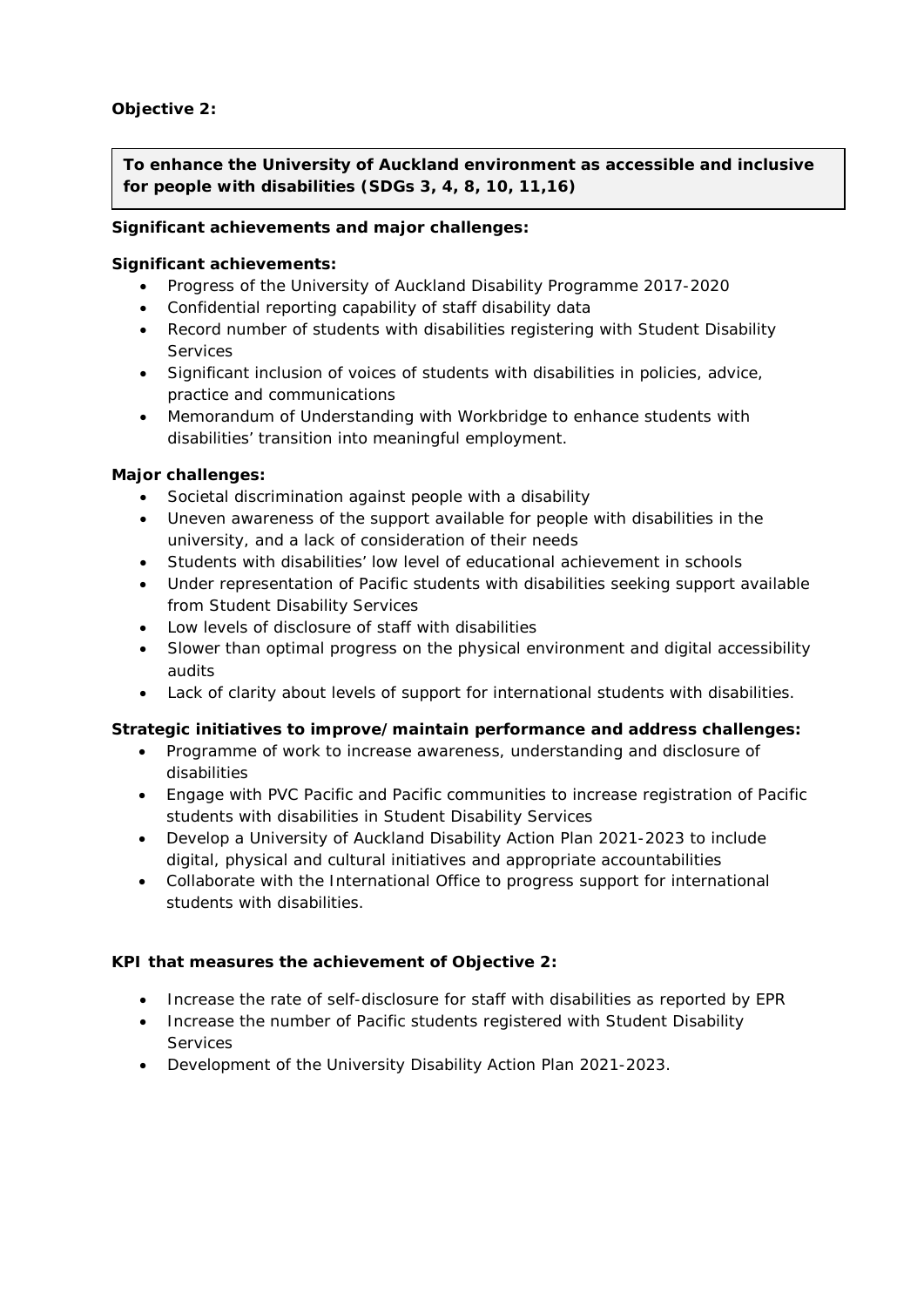# **Objective: 3**

**Foster, encourage and enhance the use of Te Reo Māori by Equity Office – Te Ara Tautika staff (SDGs 4, 10, 17)**

#### **Significant achievements and major challenges:**

#### **Significant achievements:**

• Partnership with Pro Vice-Chancellor Māori and Runanga to support the development of the Te Reo Policy and the Māori Language Plan.

#### **Major challenges:**

- Varying levels of skill and experience
- Ensuring adequate time for training and implementation.

#### **Strategic initiatives to improve/maintain performance and address challenges:**

- Training on Te Reo and tikanga will be provided to all staff in the Equity Office
- A Māori language initiative for Equity Office staff will be developed and promoted in the Equity Office for Te Wiki o te Reo Māori (Māori language Week) 2020.

#### **KPI that measures the achievement of the Objective 3:**

• All Equity Office staff will have participated in te reo/tikanga training by 2021.

#### **Budget strategies to remain within current levels of resourcing**

• Continued management of budgets across the office.